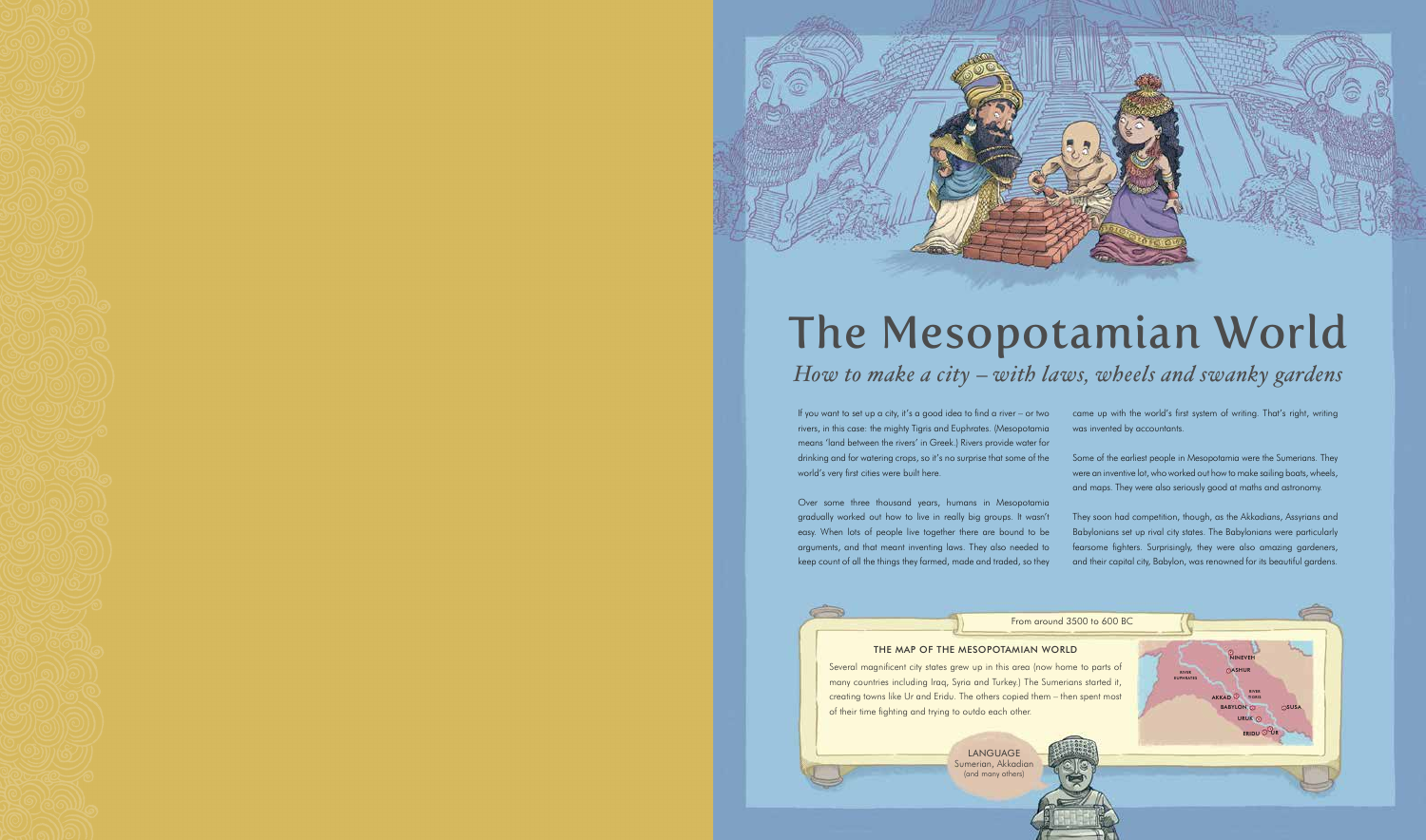### 10 HAMMURABI

A great Babylonian king. He created a set of laws, the Code of Hammurabi, to make sure everyone was treated fairly. Unfortunately, his laws said you had to prove your innocence by being thrown in a river. If you drowned, you were guilty.

## 11 LAMASSU

The grand capital of the Babylonian empire. The city became famous for its hanging gardens. We haven't a clue what they looked like – but we do know that most people back then thought it was bonkers to plant pretty things that you couldn't eat.

### **2** ASHUR

A super-grand city built by the Assyrians. It had over thirty temples, several palaces, and a library of clay tablets, which they'd nicked from Babylon.

**AND** 

#### **3** SARGON THE GREAT

The son of a gardener who became a mighty warrior king. Sargon led the Akkadians and conquered most of the nian states. He also had a really big beard.

#### 4 STELES

The Assyrians built these huge statues of bulls and lions to protect their palaces and temples. They had human heads, the wings of an eagle, and represented the stars and constellations in the night sky.

A king of Ur. He's best known for establishing the oldest set of laws ever found, which he modestly called The Code of Ur-Nammu. Most punishments involved paying him<br>a fine in silver, or execution. OX-DRAWN<br>PLOUGHS<br>The Sumerians had the idea of getting animate their ploughs. Life was<br>easier after that – tho<br>probably not for the a<br>probably not for the a<br>female ruler in history. After an ear<br>tavern keeper, she became q

1

10

## **13** KISH

18

17

19

تتريخ

16

15

20

13

21

22

## **D** BEER

12

2

**10** 

4

5

3

6

8

9

7

including hanging gardens, lumpy beer, winged lions and a very heavy library.

### **1** BABYLON

بللا

**PLOUGHS** The Sumerians had the bright idea of getting animals to pull their ploughs. Life was much easier after that – though probably not for the animals.

Mesopotamians pretty much invented farming, and most people worked on the land. Thanks to them, people in the cities had plenty to eat and could get on with other jobs – like inventing wheels, weapons, sailboats and beer.

# A representation of *the Mesopotamian world*

**VARIATION** 

Huge stone slabs where important things were written for everyone to see. A lot of what we know about Mesopotamia comes from steles.

#### 9 UR-NAMMU

ans didn't invent beer, but they drank a lot of it. Their beer looked like porridge, and they used straws to stop then swallowing all sorts of yucky bits and little stones that were left the drink.

## 6 FARMING

#### 8 KUBABA

Kubaba is famous for being the first recorded female ruler in history. After an early life as a tavern keeper, she became queen of Kish – quite an impressive career move.

## 5 ENMEBARAGESI

Most information about Sumerian rulers comes from 'The List of Kings' – a long list written on a stone tablet. It's not the most reliable source: it tells us some kings ruled for thousands of years, and other porkies. The first king we can prove existed for sure is Enmebaragesi of Kish.

Where you have rivers, you generally have mud. That's why great walled cities such as Kish were mainly built with mud bricks.

## 14 SENNACHERIB

Ruler of the Assyrian empire. He was fascinated by engineering and farming, and wasn't shy when it came to displaying his power. When the Babylonians refused to accept his rule he destroyed their city.

### 15 UR

One of the biggest cities in the ancient world, with over 65,000 inhabitants. The huge temple in the middle is called a ziggurat. It was dedicated to the moon god, Nanna, and even had a kitchen where priests could prepare food for him.

#### 16 NARAM-SIN

Sargon's grandson. He expanded the Akkadian empire and battled almost every single one of his neighbours. He became quite big-headed, and told everyone to treat him as a god.

### 18 SHULGI

Son of Ur-Nammu. While his dad impressed everyone by writing laws, Shulg tried something a bit different: he ran 100 miles between two cities in a single day to show people how strong he was.

### 19 SAIL BOATS

The first sail boats were just bits of wood topped with a fabric sail. They couldn't be steered, so pretty much drifted with the wind. Luckily, better boat designs were soon invented, which was handy if you actually wanted to get somewhere.

20 ENHEDUANNA

Writing things down was a very new concept in ancient times. Sargon's daughter, Enheduanna, is the very first writer in the world whose name we know. She wrote beautiful poetry and prayers, and was a powerful high priestess.

## 21 ASHURBANIPAL

This Assyrian king was a ruthless warrior who claimed he could strangle a lion with his bare hands. But he was equally proud of being a scholar, and created the world's first library, collecting over 20,000 clay tablets.

#### 22 NEBUCHADNEZZAR II The king who rebuilt Babylon after it had been destroyed by Sennacherib. He created amazing buildings, and hanging gardens that were one of the seven wonders of the ancient world. He was even a good ruler, giving women equal rights with men.

12 GILGAMESH One of the first kings of Uruk. He's also the main character in the *Epic of Gilgamesh*. We don't know much about him, but the *Epic* says

he was the son of a god, built the city walls by himself and ruled for 126 years. A likely story.

14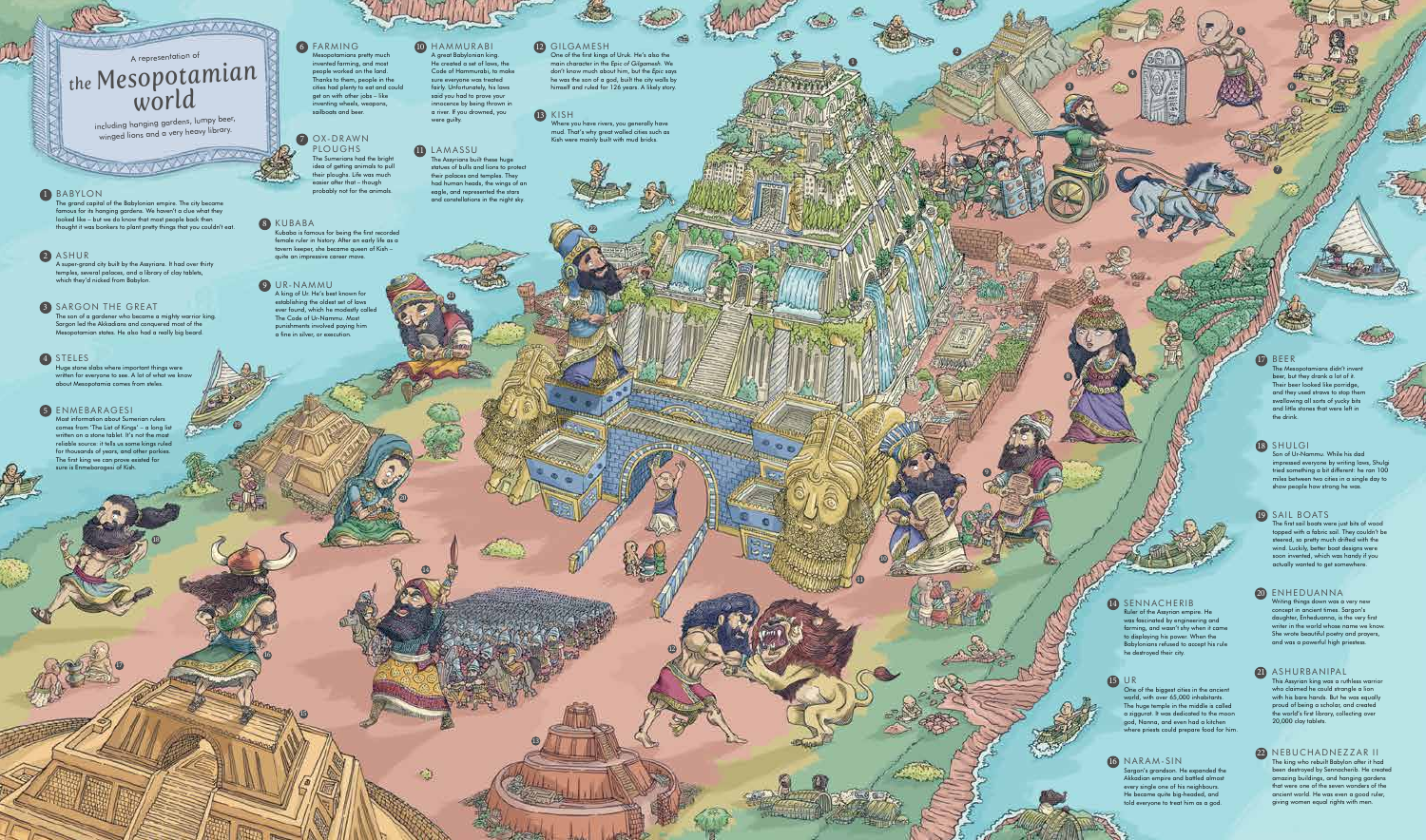# Mesopotamian Life



A lot of good ideas, such as inventing the wheel or writing things down, seem to have occurred to many people all over the world at around the same time – about 5,000 years ago. However, most of the earliest examples come from Mesopotamia.



# MUDDY THINKING

The Sumerians came up with one of the earliest forms of writing, called cuneiform. It involved scratching marks on clay tablets, and was used for over 3,000 years. Writing meant people could keep records and send each other letters (which they put in mud envelopes – postmen must have been seriously strong in those days.) The Sumerians were also the first people to write down a story: *The Epic of Gilgamesh*, about the many adventures of super-strong King Gilgamesh of Uruk.



# LAYING DOWN THE LAW

# ROUND THINGS WITH A HOLE

Most people, of course, were peasants, and they had pretty horrible lives. But ancient Egypt is full of surprises. For instance, when the pharaoh didn't pay his peasants' wages, they went on the world's firstever strike – and won. Egypt's women also had almost equal rights with men, which shocked the ancient Greeks when they invaded.

Mesopotamians developed two handy round things with a hole in the middle: the wheel, and the number 0. The first wheels were actually potters' wheels. It was ages before people thought, 'Hey, we could roll that wheel over the ground and use it to carry stuff!'

The Babylonians, meanwhile, were incredibly whizzy at maths. Their best invention was the number 0. That might seem like nothing, but try doing sums without it. Not easy.

One of the world's oldest sets of laws, the Code of Hammurabi, comes from Mesopotamia. It contains a lot of stuff about cutting people's fingers off, or even executing them for breaking the law, but it also introduced some really sound ideas, like a minimum wage for workers.

# The Egyptian World *Bossy kings, bolshy peasants and crazy tombs*

Ancient Egyptian society was built on very strict rules, and everyone was expected to know their place. At the top of the tree were Egypt's kings, called pharaohs. They represented the power of the gods on earth and were incredibly bossy.

The Egyptians had many skills, from writing and glass-making to boat-building and some quite effective medicine. They were even the first to bake bread. Their love of order also meant they were great at constructing enormous, complicated buildings, like the extraordinary pyramids which they built as tombs for their pharaohs. To this day we're not quite sure how they managed it.

Ancient Egyptian society remained surprisingly unchanged for all of its 3,000 years – until they were conquered not once, but three times. First came the Persians; then Alexander the Great, and finally the Romans. With the death of Cleopatra (who you'll find in the Roman World), the reign of the pharaohs finally came to an end.